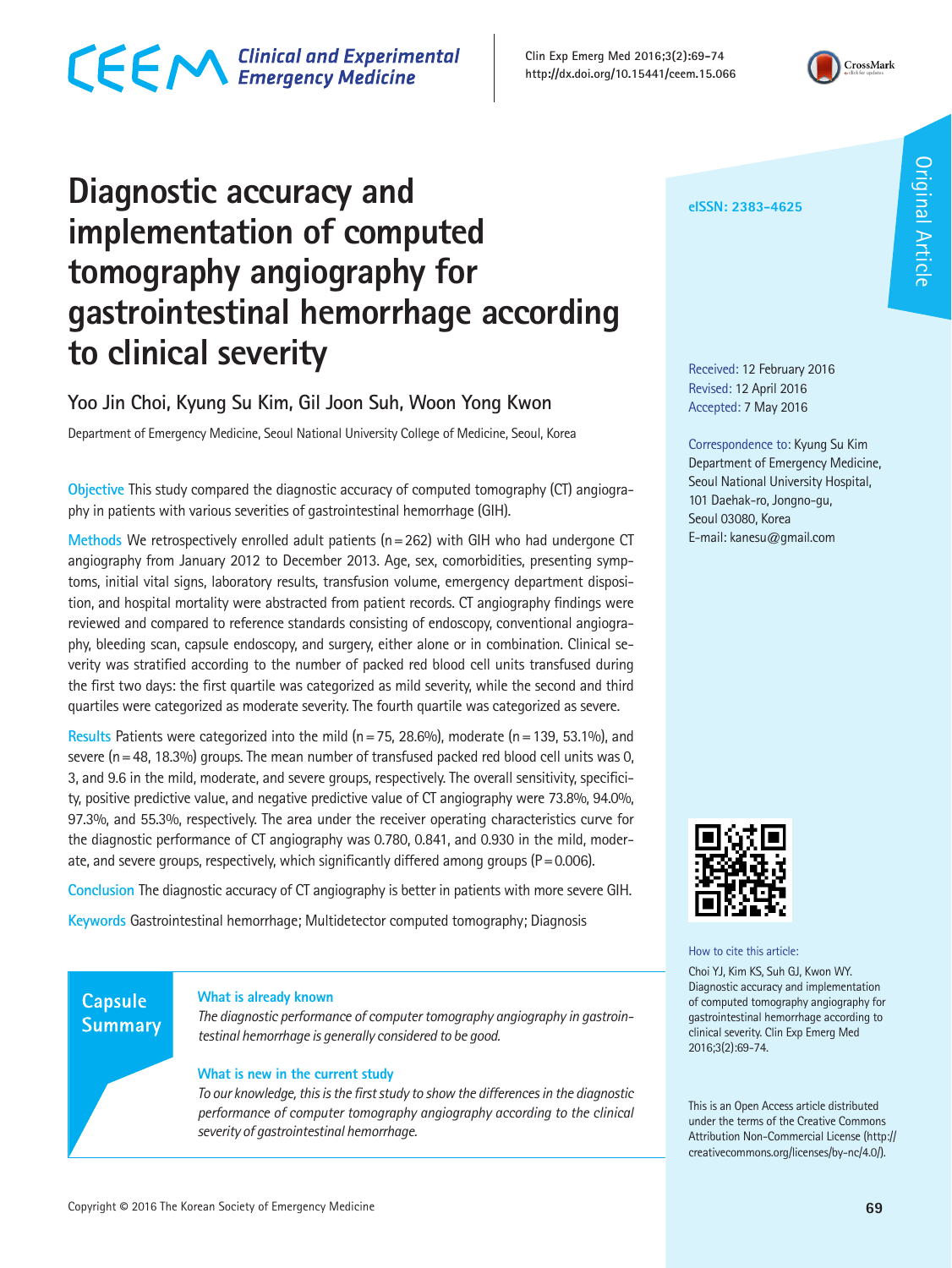# CEEM

#### **INTRODUCTION**

Acute gastrointestinal hemorrhage (GIH) is one of the most common emergencies encountered in emergency departments (EDs), with annual incidences of 40–150/100,000 and 20–27/100,000 people for upper and lower GIH, respectively.<sup>1</sup> Despite advances in diagnostic and treatment modalities, GIH still has a significant risk of mortality, ranging from 8% to 16%.<sup>2</sup>

Endoscopy is considered the primary diagnostic tool for GIH, offering high sensitivity and specificity.<sup>3</sup> Endoscopy also has an advantage for treatment of GIH by direct hemostasis. However, endoscopy is not always a suitable option because it requires bowel preparation and an endoscopist. Furthermore, it is technically difficult to perform endoscopy in cases of severe active bleeding, which affects visibility during endoscopy.<sup>3</sup>

Recent advances in imaging technologies have made multidetector row computed tomography more generally accessible. CT angiography (CTA) is a useful tool for evaluation and localization of GIH.<sup>4</sup> CTA is readily available in many EDs and can guide subsequent therapeutic treatments, such as surgery, endoscopy, or angiographic embolization.<sup>1,2,4-6</sup>

A previous analysis of 22 studies and 672 patients concluded that CTA has high overall sensitivity (85.2%) and specificity (92.1%) for diagnosis of GIH.<sup>2</sup> Although CTA has an acceptable diagnostic accuracy in GIH, it also carries a risk of radiation hazard and contrast-induced nephropathy.7,8 Therefore, the balance between the benefit of urgent diagnosis and the risk of adverse events should be determined before performing CTA in GIH.

The most specific finding of GIH in CTA is active extravasation of contrast dye. Thus, it is reasonable to assume that active extravasation would be more frequently observed in patients with more severe GIH. However, to our knowledge, no study has yet evaluated whether the diagnostic accuracy of CTA differs in patients with various severities of GIH. We hypothesized that CTA would have better diagnostic accuracy in patients with massive, ongoing, significant hemorrhage than in those with clinically stable, insignificant hemorrhage.

Therefore, our study evaluated the diagnostic accuracy of CTA in GIH according to clinical severity.

#### **METHODS**

#### **Setting and population**

This retrospective study was performed in a single urban tertiarycare academic ED with an annual census of about 70,000. All adult patients who visited the ED and underwent the GIH-protocol CTA from January 2012 to December 2013 were screened. Among them,

patients who did not present with symptoms of hematemesis, melena, and hematochezia were excluded. In addition, we excluded patients with trauma and patients without further diagnostic evaluations in addition to GIH CTA to confirm the diagnosis. These diagnostic evaluations included esophago-gastro-duodenoscopy (EGD), colonoscopy, sigmoidoscopy, capsule endoscopy, bleeding scan, conventional angiography, and surgery, either alone or in combination. These diagnostic or therapeutic techniques were performed during ED stays or subsequent hospital admissions. All diagnostic evaluations and transfusion decisions were at the discretion of the treating physicians. All patients received CTA with the same protocol, including three-phase scans of noncontrast, arterial, and portal phase and infusion of 75–90 mL non-ionic low-osmolar contrast material. Three-millimeter thickness images were obtained using either Aquilion One TSX-301A (320- detector; Toshiba, Tokyo, Japan) or Brilliance (64-detector; Philips, Best, Netherlands) CT scanners.

#### **Measures**

All data were extracted from the electronic medical record database and reviewed by two independent researchers. The extracted variables included age; sex; presenting symptoms; comorbidities (liver disease, malignancy); initial vital signs; initial laboratory findings (hemoglobin, platelet counts, blood urea nitrogen, creatinine, albumin, and international normalized ratio of prothrombin time); types of diagnostic evaluations; number of packed red blood cell (PRBC) units transfused during the first two days; whether the therapeutic interventions included endoscopy, surgery, or interventional radiology; disposition at ED discharge (ward, intensive care unit [ICU], transfer, and discharged home); and hospital mortality.

Clinical severity was defined according to the number of units of PRBC transfused during the first two days. Transfusions were categorized into four quartiles and patients were stratified into mild (first quartile), moderate (second and third quartiles), and severe (fourth quartile) groups. Radiologists not blinded to the clinical findings, including endoscopy results, interpreted the CTA results. Positive CTA findings were defined as any sign of contrast media extravasation in the arterial phase and its dispersion in the venous phase. Enhancement of the bowel wall and presence of vascular abnormalities such as polyps or tumors were also considered positive findings.<sup>1,4,6</sup> The results of other diagnostic techniques were considered positive if they indicated active or suspicious bleeding foci. If the available diagnostic tests could not identify any bleeding foci, then the reference test result was considered negative.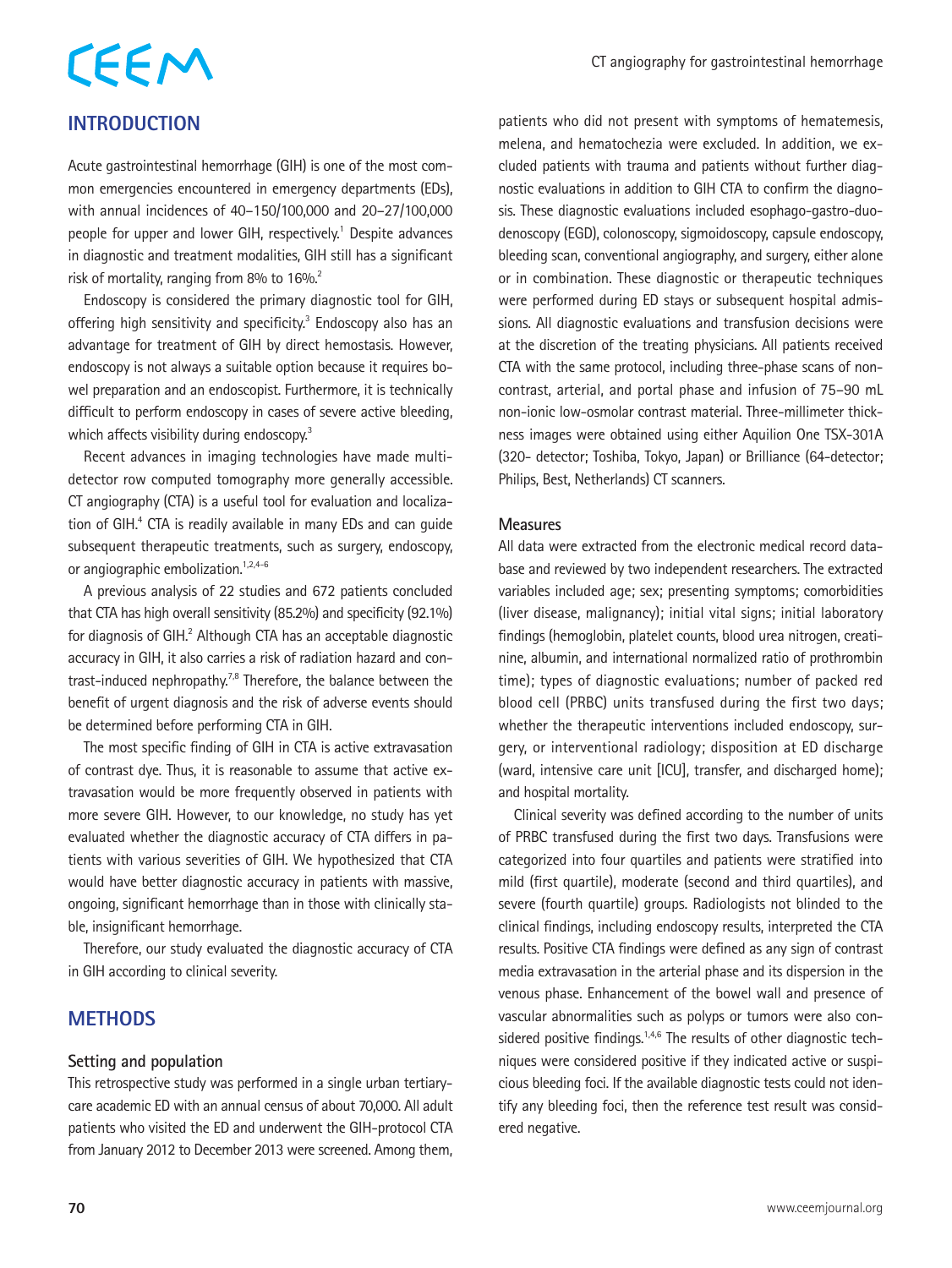#### **Analysis**

Continuous variables are expressed as means with 95% confidence intervals (CIs), and categorical data are presented as the percent frequency of occurrence. Chi-square and one-way ANO-VA tests were used to compare differences among the three severity groups. A two-tailed P<0.05 indicated statistical significance. For significant differences among groups in the one-way ANOVA test, Bonferroni correction was used for post-hoc analysis, and  $P < 0.017$  was considered statistically significant. The diagnostic accuracy of CTA was analyzed by calculating the sensitivity, specificity, positive predictive value (PPV), negative predictive value (NPV), and area under the receiver operating characteristics curve (AUC) with 95% CIs. AUCs were compared using algorithms as described previously.<sup>9</sup> This study was approved by the institutional review board (no. 1404-036-570) and was exempted from patient informed consent.

#### **RESULTS**

Among 401 patients who underwent GIH-CTA during the study period, 50 patients without symptoms of GIH, 14 with trauma, and 75 without further diagnostic evaluations were excluded. Finally, 262 patients were analyzed. Those patients were categorized into the mild (n = 75, 28.6%), moderate (n = 139, 53.1%), and severe  $(n=48, 18.3%)$  groups according to the number of units transfused in the first two days (Fig. 1).

The mean age did not differ among severity groups (Table 1). The proportion of male patients was higher in the severe group. Hematemesis was more frequently observed as a presenting symptom in patients in the severe group. Initial blood pressure was



**Fig. 1.** Patient enrollment process. CT, computed tomography.

### **CEEM**

lower in patients who received larger transfusion volumes, and initial heart rates were higher in the severe group than in the mild group. Patients in the severe group had lower serum hemoglobin concentrations, lower platelet counts, higher blood urea nitrogen, and lower albumin levels. More than 70% of analyzed patients underwent EGD for additional diagnostic evaluation. Lower gastrointestinal endoscopy was more frequently performed in patients in the mild group. However, conventional angiography was performed more frequently in the severe group. Therapeutic interventions were more frequently performed in the severe group.

The mild, moderate, and severe groups received a mean of 0, 3, and 9.6 units of transfused PRBC, respectively. One-third of the patients in the severe group ( $n=16$ , 33.3%) were admitted to the ICU, and 6 (12.8%) died during admission. However, only two (2.7%) patients in the mild group were admitted to the ICU, and none died.

The diagnostic accuracy of CTA in GIH patients is summarized in Table 2. The rate of bleeding foci identification in the reference evaluations was 74.4%. The overall sensitivity, specificity, PPV, and NPV of CT angiography was 73.8%, 94.0%, 97.3%, and 55.3%, respectively. The AUC of CTA to diagnose the GIH was 0.839 (95% CI, 0.797 to 0.881). As the severity increased, the rate of reference positivity and CTA sensitivity also increased. However, the specificity remained high in all groups. As a result, the AUC of CTA varied significantly among groups  $(P=0.006)$  (Fig. 2).

#### **DISCUSSION**

The goal of this study was to evaluate the diagnostic accuracy of CTA in GIH among patients with severe hemorrhage. The AUC of CTA was significantly higher in patients who received a larger volume of PRBC during the first two days. To our knowledge, this is the first study to show that the diagnostic accuracy of CTA differs according to the clinical severity of GIH.

The clinical severity of GIH in this study was stratified by the transfusion amount during the first two days. However, one may argue that the transfusion amount cannot be determined before the decision to order a CTA in ED. There are several reasons why we used transfusion amounts to determine GIH severity. First, the number of transfused units was the best available measure to objectively categorize patients. Although there are some clinical risk stratification methods such as Glasgow-Blatchford and AIMS65 scores, those methods are only applicable to patients with upper GIH.<sup>10,11</sup> Second, the purpose of this study was not to identify the patients who would most benefit from CTA, but rather to evaluate the diagnostic accuracy of CTA in cases of different clinical severity. For that purpose, transfused units were used to estimate GIH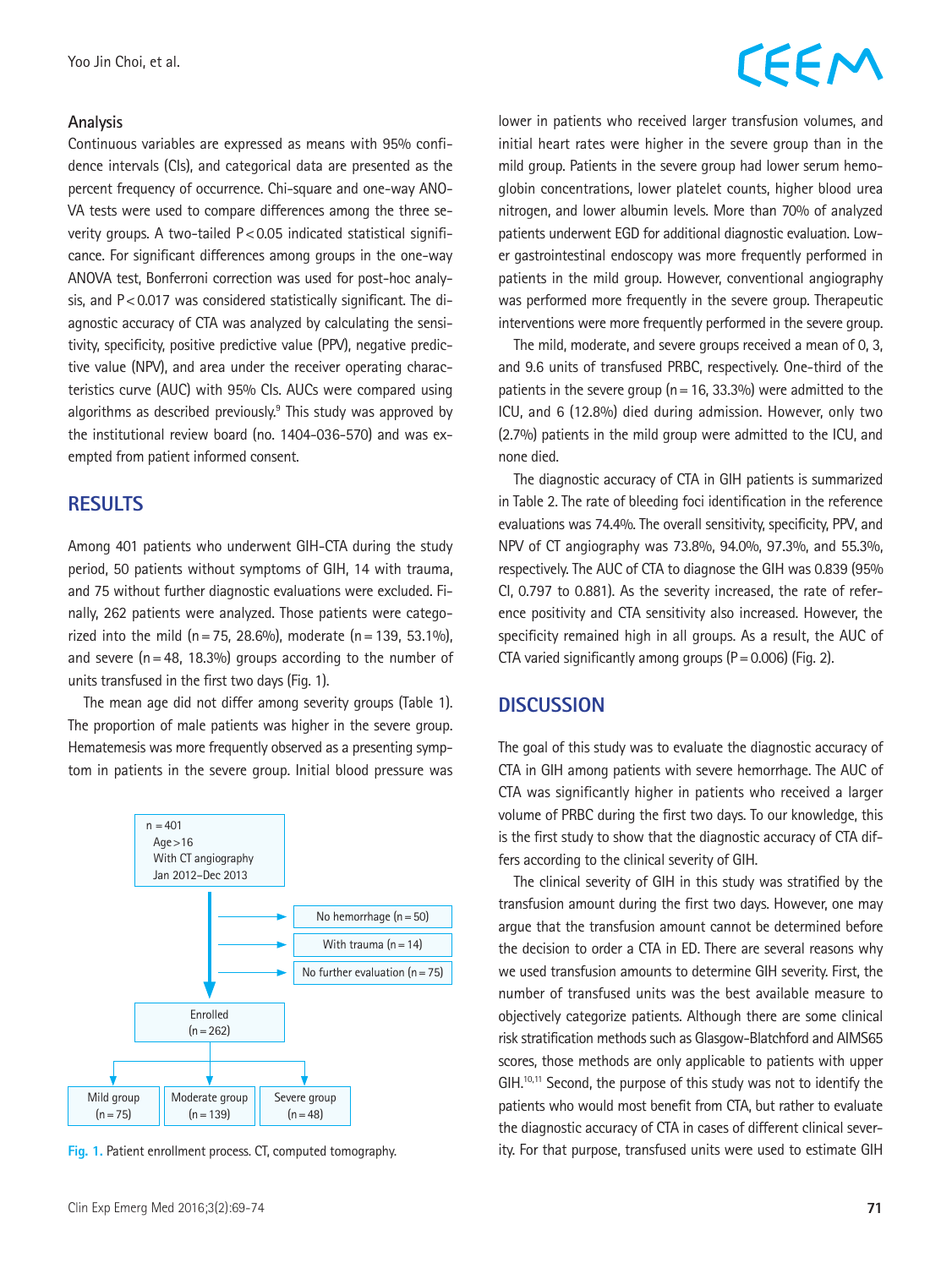## CEEM

Table 1. Characteristics of enrolled patients stratified by hemorrhage severity<sup>a)</sup>

|                                                                                                                                                                | Total $(n=262)$                                                                                                        | Mild $(n=75)$                                                                                                       | Moderate $(n = 139)$                                                                                                   | Severe $(n = 48)$                                                                                                 | P-value                                                                   |
|----------------------------------------------------------------------------------------------------------------------------------------------------------------|------------------------------------------------------------------------------------------------------------------------|---------------------------------------------------------------------------------------------------------------------|------------------------------------------------------------------------------------------------------------------------|-------------------------------------------------------------------------------------------------------------------|---------------------------------------------------------------------------|
| Demographics<br>Age (yr)<br>Male sex                                                                                                                           | 66.0 (64.4-67.7)<br>166 (63.4)                                                                                         | 64.2 (61.0-67.5)<br>42 (56.0)                                                                                       | 66.5 (64.1-68.8)<br>82 (59.0)                                                                                          | 67.5 (64.2-70.9)<br>42 (87.5)                                                                                     | 0.362<br>0.001                                                            |
| Symptoms<br><b>Hematemesis</b><br>Melena<br>Hematochezia                                                                                                       | 68 (26.0)<br>129 (49.2)<br>149 (56.9)                                                                                  | 12 (16.0)<br>30 (40.0)<br>50(66.7)                                                                                  | 37 (26.6)<br>75 (54.0)<br>72 (51.8)                                                                                    | 19 (39.6)<br>24(50.0)<br>27(56.3)                                                                                 | 0.014<br>0.149<br>0.111                                                   |
| Comorbidities<br>Liver disease<br>Malignancy                                                                                                                   | 69 (26.3)<br>110 (42.0)                                                                                                | 25 (33.3)<br>31 (41.3)                                                                                              | 31 (22.3)<br>54 (38.9)                                                                                                 | 13(27.1)<br>25(52.1)                                                                                              | 0.215<br>0.275                                                            |
| Initial vital signs<br>Systolic BP (mmHg)<br>Diastolic BP (mmHg)<br>Heart rate per min                                                                         | 121.2 (117.8-124.7)<br>69.5 (67.6-71.4)<br>93.9 (91.4-96.4)                                                            | 131.7 (124.5-138.8)<br>76.1 (72.4-79.7)<br>89.3 (84.5-94.1)                                                         | 121.4 (117.3-125.6)<br>69.7 (67.3-72.1)<br>94.5 (91.3-97.8)                                                            | 104.3 (96.4-112.1)<br>58.6 (54.6-62.7)<br>99.4 (93.5-105.2)                                                       | < 0.001 <sup>b</sup><br>$< 0.001^{b}$<br>0.022c                           |
| Laboratory findings<br>Hemoglobin (g/dL)<br>Platelets (cell/10 <sup>3</sup> mm <sup>2</sup> )<br>BUN (mg/dL)<br>Creatinine (mg/dL)<br>Albumin (g/dL)<br>PT INR | $9.4(9.0-9.7)$<br>200.7 (188.0-213.4)<br>26.8 (24.9-28.8)<br>$1.2(1.1-1.4)$<br>$3.2$ $(3.1 - 3.3)$<br>$1.3(1.2 - 1.4)$ | 12.4 (11.9-12.8)<br>197.1 (174.6-219.7)<br>22.8 (19.6-26.0)<br>$1.1(0.8-1.4)$<br>$3.6(3.4 - 3.7)$<br>$1.2(1.1-1.4)$ | $8.4(8.1 - 8.8)$<br>213.2 (194.5-231.9)<br>27.6 (24.8-30.4)<br>$1.2(1.0-1.5)$<br>$3.2$ $(3.1 - 3.3)$<br>$1.3(1.1-1.4)$ | $7.4(6.6-8.1)$<br>170.1 (145.2-195.0)<br>30.9 (26.0-35.8)<br>$1.4(1.0-1.8)$<br>$2.7(2.5-2.8)$<br>$1.6(1.2 - 2.0)$ | $< 0.001^{b}$<br>$0.044^{d}$<br>0.017c<br>0.544<br>$< 0.001^{b}$<br>0.132 |
| Diagnostic evaluations<br>EGD<br>Colonoscopy<br>Sigmoidoscopy<br>Angiography<br><b>Bleeding</b> scan<br>Capsule                                                | 188 (71.8)<br>105(40.1)<br>9(3.4)<br>79 (30.2)<br>7(2.7)<br>13(5.0)                                                    | 54 (72.0)<br>40 (53.3)<br>7(9.3)<br>9(12.0)<br>$\boldsymbol{0}$<br>3(4.0)                                           | 100 (71.9)<br>54 (38.9)<br>2(1.4)<br>42 (30.2)<br>7(5.0)<br>9(6.5)                                                     | 34 (70.8)<br>11(22.9)<br>$\mathbf{0}$<br>28 (58.3)<br>$\overline{0}$<br>1(2.1)                                    | 0.988<br>0.003<br>0.004<br>< 0.001<br>0.041<br>0.435                      |
| PRBC transfusion<br>Intervention                                                                                                                               | $3.3(2.8-3.9)$<br>111 (42.4)                                                                                           | 0(0)<br>24 (32.0)                                                                                                   | $3(2.8-3.2)$<br>57 (41.0)                                                                                              | $9.6$ (7.7-11.5)<br>30(62.5)                                                                                      | $< 0.001^{b}$<br>0.003                                                    |
| ED disposition<br>Ward<br>ICU<br>Transferred<br>Discharged                                                                                                     | 187 (71.4)<br>28 (10.7)<br>4(1.5)<br>43 (16.4)                                                                         | 54 (72.0)<br>2(2.7)<br>1(1.3)<br>18 (24.0)                                                                          | 102 (73.4)<br>10(7.2)<br>3(2.2)<br>24 (17.3)                                                                           | 31 (64.6)<br>16 (33.3)<br>0<br>1(2.1)                                                                             | < 0.001                                                                   |
| Outcome<br>Mortality                                                                                                                                           | 9(3.5)                                                                                                                 | $\mathbf 0$                                                                                                         | 3(2.2)                                                                                                                 | 6(12.8)                                                                                                           | < 0.001                                                                   |

Data are expressed as means with 95% confidence intervals or numbers with percentages as appropriate.

BP, blood pressure; BUN, blood urea nitrogen; PT INR, international normalized ratio of prothrombin time; EGD, esophagogastroduodenoscopy; PRBC, packed red blood cells; ED, emergency department; ICU, intensive care unit.

a)Severity was categorized according to the transfusion amount during first 2 hospital days. First quartile (no transfusion) was considered as mild, 2nd and 3rd quartile (1 to 5 pack of red blood cell transfusion) as moderate, and 4th quartile (at least 6 pack of red blood cell) as severe, respectively. b)Differences were significant in all post-hoc analysis of one way ANOVA test including mild vs. moderate, mild vs. severe, and moderate vs. severe. <sup>c)</sup>Differences were significant only between mild vs. severe. <sup>d</sup>)Differences were significant only between moderate vs. severe.

**Table 2.** Diagnostic accuracy of computed tomography angiography in patients with various severities of gastrointestinal hemorrhage

|                          | Prevalence       | Sensitivity      | Specificity      | <b>PPV</b>       | <b>NPV</b>          | AUC.                   |
|--------------------------|------------------|------------------|------------------|------------------|---------------------|------------------------|
| All patients $(n = 262)$ | 74.4 (68.7–79.6) | 73.8 (67.1-79.6) | 94.0 (85.4-98.3) | 97.3 (93.2–99.3) | 55.3 (45.7-64.6)    | $0.839(0.797 - 0.881)$ |
| Mild $(n=75)$            | 66.7 (54.8–77.1) | 64.0 (49.2-77.1) | 92.0 (74.0-99.0) | 94.1 (80.3-99.3) | $56.1(39.7 - 71.5)$ | $0.780(0.694 - 0.866)$ |
| Moderate $(n = 139)$     | 73.4 (65.2-80.5) | 73.5 (63.9-81.8) | 94.6 (81.8-99.3) | 97.4 (90.9–99.7) | 56.5 (43.3-69.0)    | $0.841(0.784 - 0.897)$ |
| Severe $(n = 48)$        | 89.6 (77.3-96.5) | 86.0 (72.1-94.7) | $100(47.8-100)$  | 100 (90.5-100)   | 45.5 (16.7-76.6)    | $0.930(0.878 - 0.983)$ |

Data are described as percentages with 95% confidence intervals except AUC.

PPV, positive predictive value; NPV, negative predictive value; AUC, area under the receiver operating characteristics curve.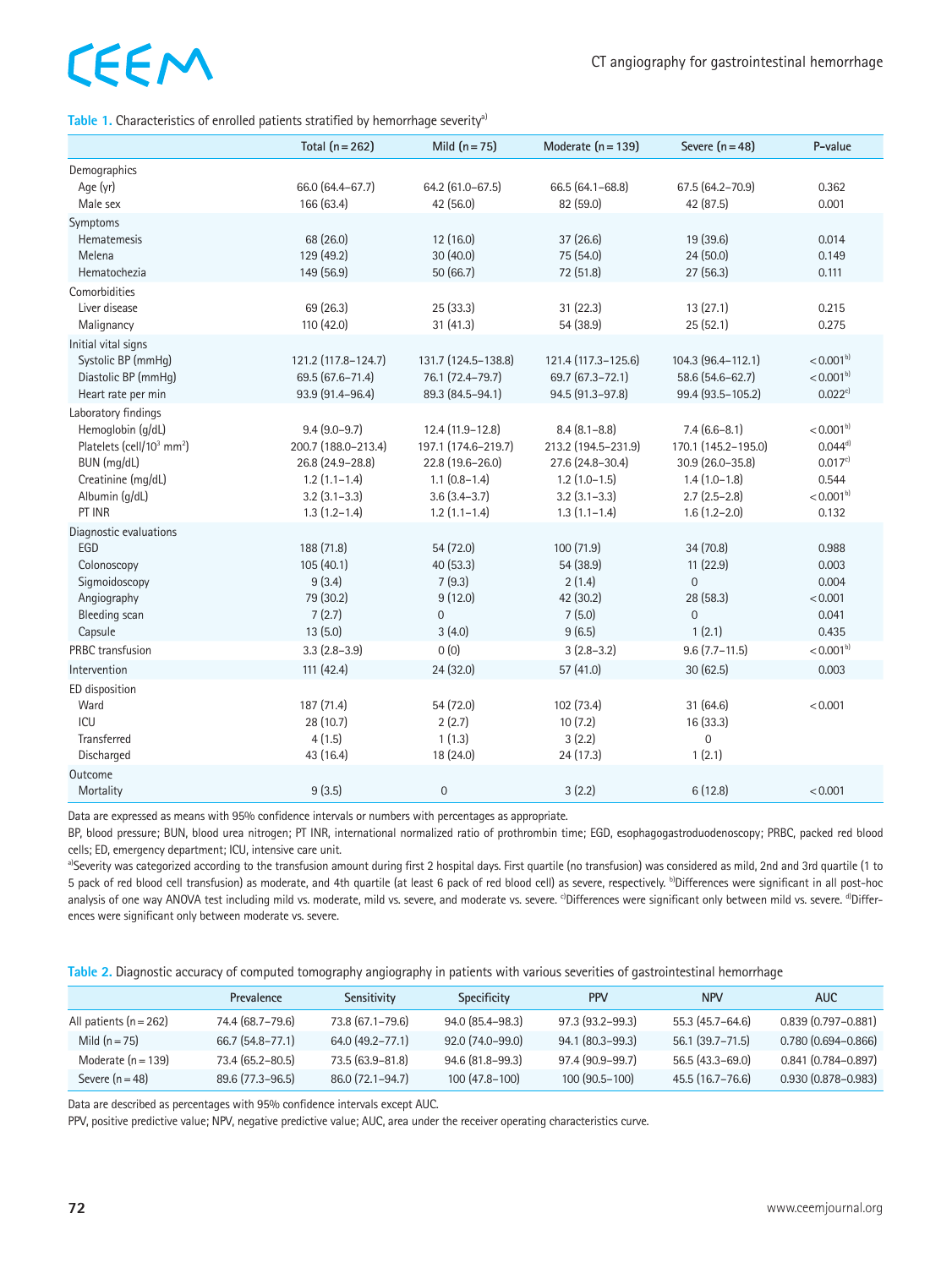

**Fig. 2.** Receiver operating characteristics curves for the diagnostic performance of computed tomography angiography in cases of gastrointestinal hemorrhage. The area under the receiver operating characteristics curve (AUC) was larger in patients who received more packed red blood cells  $(P=0.006)$ .

severity. As a result, hemodynamic instability and laboratory abnormalities were more frequently observed in the severe group. Although patients in the mild group did not receive transfusions, the severe group received at least 6 units of PRBC during the first 2 days. Hemostatic interventions were more frequently performed in the severe group. Furthermore, ICU admission and mortality rates were also higher in the severe group. These findings suggest the appropriateness of the severity categorization used in this study.

The proportion of men was higher in the severe group. A previous study of 2,133 patients with upper GIH also reported a higher upper GIH incidence rate in men.<sup>12</sup> Because hematemesis was a more frequent presenting symptom in the severe group, and the hemorrhage severity is worse in upper GIH than in lower GIH, the severe group was mainly composed of upper GIH. However, the rate of EGD did not differ among groups. Instead, colonoscopy and sigmoidoscopy were less frequently performed in the severe group. The possible reasons for this observation include unstable patient condition that prevented GI preparation or identification and management of bleeding foci using EGD or conventional angiography. More than half (28/48, 58.3%) of the patients in the severe group and 42 of 139 (30.2%) in the moderate group underwent conventional angiography. Interventional angiography is always available for control of both upper and lower GIH in our institution.13,14 Therefore, the rate of conventional angiography was relatively high in this study. In addition, this setting might have decreased the threshold for performing CTA in the ED; as a result, the number of cases in this study was relatively large com-

### CEEM

pared to the numbers analyzed in previous studies. $1,2,4-6$ 

The overall discrimination power of CTA for diagnosing GIH was very good (AUC  $>0.8$ ) and the specificity was higher than the sensitivity. Positive CTA findings such as active extravasation of contrast material are very specific findings of GIH. However, such findings cannot always be visualized if the bleeding is transient. Therefore, the sensitivity of CTA is not high. These findings are consistent with those reported in previous studies.<sup>2</sup>

The prevalence of reference-positive patients was higher in the severe group, which results in increased PPV and decreased NPV,<sup>15</sup> consistent with the findings in the current study. However, increased prevalence does not influence sensitivity and specificity.15 The higher AUC in the severe group was mainly due to the increased sensitivity. The fact that ongoing hemorrhage is more frequent and persists longer in more severe cases of GIH likely explains the higher sensitivity observed in the severe group. As a result, the AUC was highest in the severe group.

Endoscopy remains the diagnostic tool of choice in GIH because it offers both diagnosis and treatment of upper and lower GIH. However, endoscopy is not always available and visibility is sometimes poor, especially in cases of massive hemorrhage. Meanwhile, CTA showed good diagnostic accuracy in previous studies as well as in this study.<sup>2,4-6,16</sup> CTA is increasingly performed in many EDs, especially in institutions where interventional angiography is available. CTA may provide information about the presence of active bleeding, the hemorrhage site, and vascular anatomy to help inform subsequent angiographic interventions. Thus, CTA could be another option for GIH.

This study has several limitations. First, the selection of patients might be biased because only patients who underwent a GIHprotocol CTA were enrolled. The results of this study do not fully represent the study population, because patients with symptoms of GIH who did not undergo CTA might have had different characteristics. Second, the reference results were obtained by available diagnostic evaluations, while there are no standard evaluation protocols for GIH. Although the rate of EGD did not differ between groups, the rates of colonoscopy or sigmoidoscopy and angiography did differ significantly among severity groups. Although diagnostic evaluations in GIH may vary according to hemorrhage site, hemodynamic instability, and the presence of ongoing hemorrhage, it would be better if a standard diagnostic protocol existed. However, these limitations could not be overcome in this retrospective study.

In conclusion, the diagnostic accuracy of CTA is better in patients with more severe GIH. As mentioned above, CTA has some disadvantages, including radiation exposure, nephrotoxicity, and anaphylaxis associated with contrast materials. Therefore, CTA is